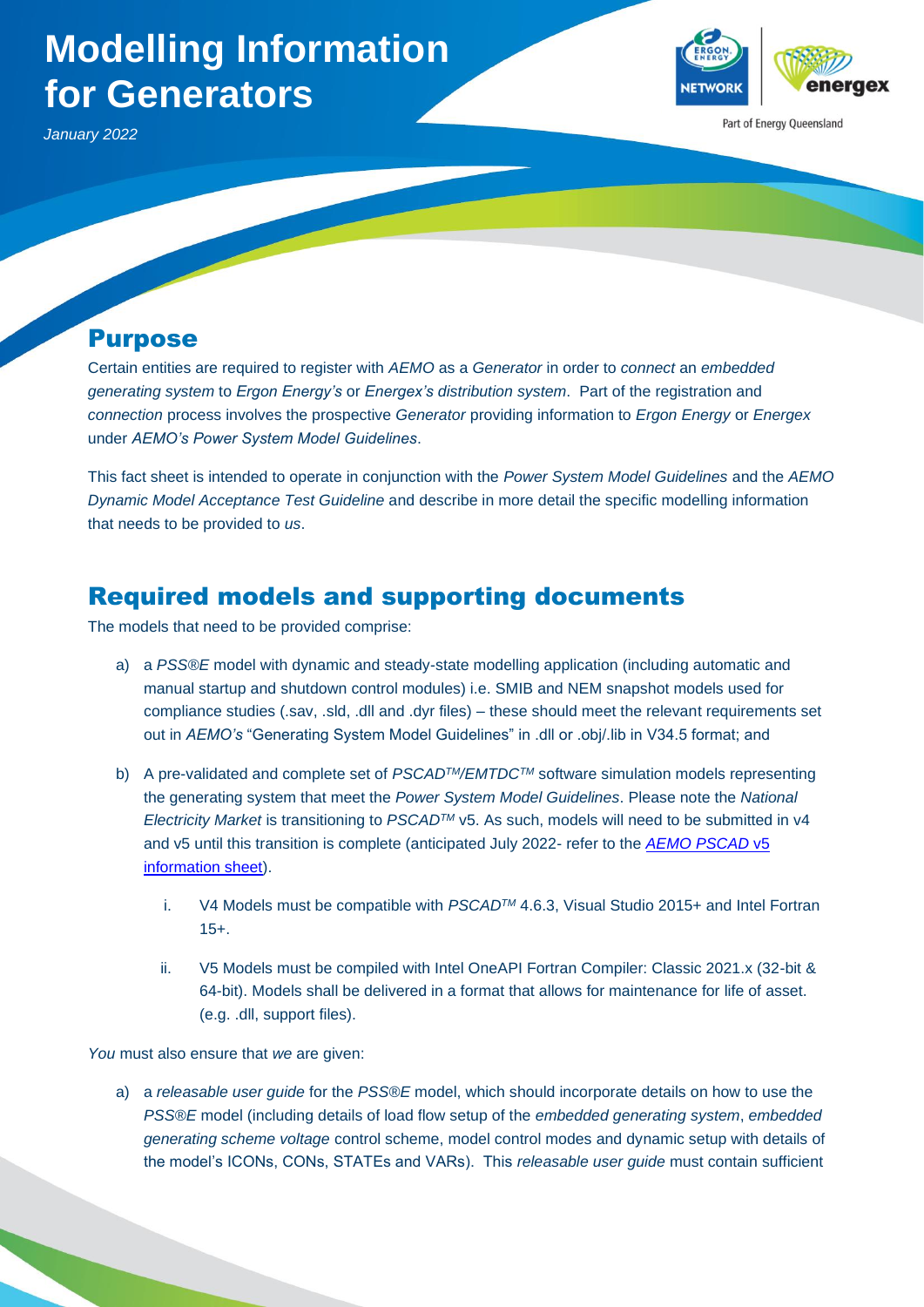information to allow entities to perform system studies with no prior knowledge of the particular *embedded generating system*;

- b) an analogous document for the *PSCADTM/EMTDCTM* model; and
- c) a benchmarking report, demonstrating the performance of the *PSS®E* model with respect to the *PSCADTM/EMTDCTM* model; and
- *d)* Model acceptance tests, in accordance with the latest *AEMO Dynamic Model Acceptance Test Guideline.*

The modelling parameters must be consistent with the *releasable user guide* or analogous document (as relevant).

These simulation models must:

- a) fully and accurately represent the particular *embedded generating system*, that is, they must:
	- i. be based on data specific to the particular manufacturer, make and model of the *embedded generating system*;
	- ii. incorporate *OEM*-specific simulation models;
	- iii. incorporate the particular auxiliary or supporting electrical equipment (including *instrument transformers* and any power plant controllers) that will be installed (as opposed to generic data or assumptions);
	- iv. reflect the particular physical arrangement of the *embedded generating system* and its connection to our *distribution system*;
	- v. include all relevant settings; and
	- vi. include the *inverter* and power plant control systems complete with the controller block diagrams (so as to explain the operation of the model without compromising the model veracity);
- b) fully represent the relevant part of the *power system*, including, without limitation, any other *generating systems* and *asynchronous plant* in the vicinity of the *connection point* that are either in existence or will be committed before the *embedded generating system* (unless otherwise agreed in writing by *AEMO*);
- c) be based on (as appropriate), the most recent of:
	- i. the preliminary design included in the *detailed response*;
	- ii. the detailed data included with the *application to connect*;
	- iii. the *R1 data*; and
	- iv. the *R2 data*;

*This Fact Sheet is intended as a guideline only to assist prospective Generators in liaising with Ergon Energy* or *Energex. Prospective Generators should confirm the currency of this Fact Sheet. This Fact Sheet is not a replacement for Professional Advice.* 

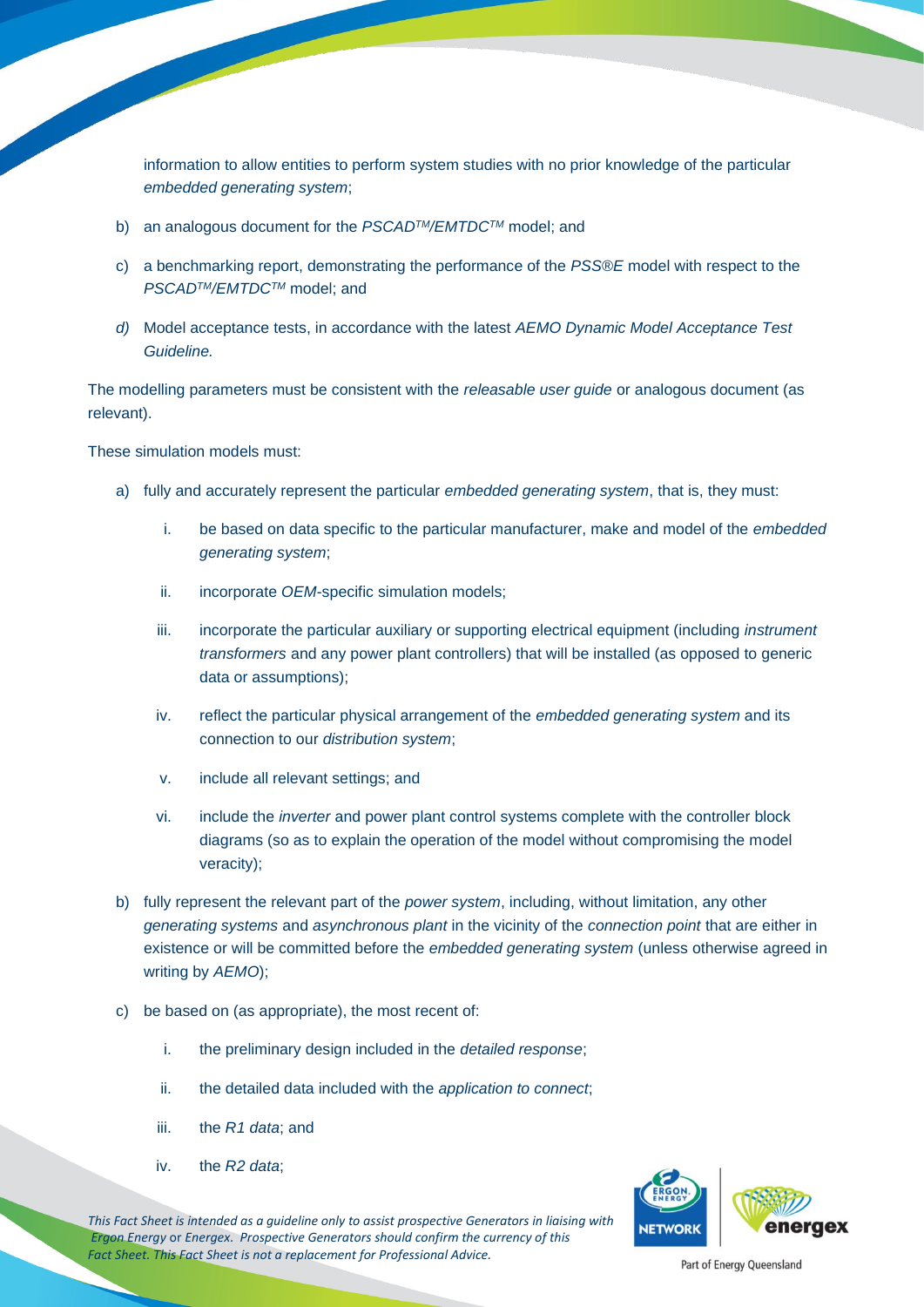- d) be capable of reflecting the actual performance of the *embedded generating system* under all expected or potential operating conditions; and
- e) be suitable for *us*, *AEMO* and (where relevant) *Powerlink Queensland* to assess the impact of connecting the *embedded generating system* to *our distribution system* at the *connection point*  (including, without limitation, relevant security and stability impacts and to prove control system performance at low *distribution system short circuit ratios*), without compromising the veracity of those simulation models.

The final *PSS®E* and *PSCADTM/EMTDCTM* simulation models must be validated through the tests referred to in the *GPS Compliance Assessment and R2 Model Validation Test Plan*.

#### Model comparison analysis

*You* must also ensure that *we* are given a tabulated summary of the different model types required (*PSCADTM/EMTDCTM*, *PSS®E* and *HiL*) for simulation purposes, which includes an overview of the suitability of each of those model types (having regard to the accuracy and reproducibility of the relevant simulation) for a range of simulation test cases, including, but not limited to, cases examining the following:

- a) *voltage* changes due to lightning, switching or faults (whether synchronous, transient or subtransient), or single phasing, or any other similar changes, or due to the operation of any protective or auto-reclosing device in the *distribution system*, including for relevant time periods such as:
	- i. during the *voltage* change;
	- ii. just after the *voltage* change;
	- iii. just after a successful reclose operation; and
	- iv. just after an unsuccessful reclose operation,

including information on the capability of the *embedded generating system* to remain in *continuous uninterrupted operation* following such changes;

- b) start-up/shutdown of any *asynchronous plant* (e.g. sunrise, sunset and planned maintenance shutdowns);
- c) active power/reactive power setpoint changes;
- d) converter or *inverter* stability;
- e) *synchronous condenser* (or similar electrical plant if installed) stability;
- f) trip limits;
- g) demonstrating anti-islanding functionality;
- h) demonstrating interactions between the power plant controller, *synchronous condenser*, dynamic *reactive power* plant and any *asynchronous plant* (as applicable); and

*This Fact Sheet is intended as a guideline only to assist prospective Generators in liaising with Ergon Energy* or *Energex. Prospective Generators should confirm the currency of this Fact Sheet. This Fact Sheet is not a replacement for Professional Advice.* 

**NETWORK** eneraex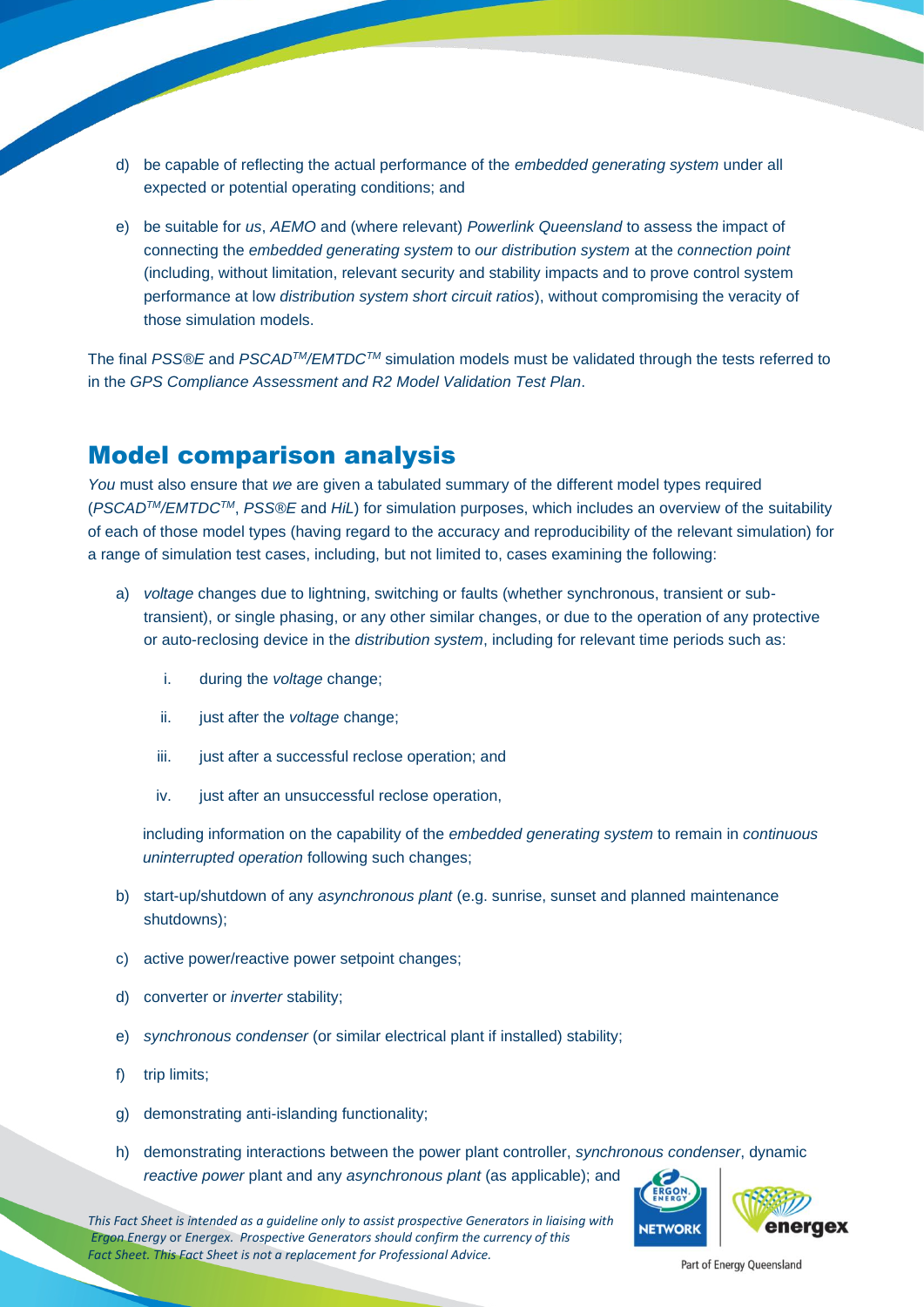i) power plant control.

# **Certifications**

*We* also require *you* and the *OEM* to certify:

- a) that the *PSS®E* simulation models are valid for the *embedded generating system*;
- b) that any *PSCADTM/EMTDCTM* simulation model represents the fully detailed inner control loops, phase locked loops, fault ride-through controllers, internal and external voltage controllers, plant level controllers and all relevant protection systems of the *embedded generating system*, and, where possible, embeds the actual hardware code;
- c) the minimum fault level (synchronous and sub-transient) and *short circuit ratio* at which the *PSCADTM/EMTDCTM* simulation model is valid;
- d) the minimum fault level (synchronous and sub-transient) and *short circuit ratio* at which the *embedded generating system* can reliably operate, and what margins of operation are recommended; and
- e) whether the *embedded generating system* is capable of operating down to a minimum *short circuit ratio* of 3.0 at the *connection point*.

This certification must be supported by a stability limit assessment where the number of items of *asynchronous plant* are varied within the relevant simulation to the point of instability (or a recommended margin from the point of instability) at the *connection point*, using a *PSCADTM/EMTDCTM* simulation model.

### Measurement results

*You* must also ensure that *we* are given measurement results (from an equivalent facility and plant performance from other installations with similar network fault level and *X/R ratio* characteristics, laboratory tests, *HiL*, etc.) confirming:

- a) the validity of:
	- i. the *PSCADTM/EMTDCTM* simulation model vs the *HiL* simulation model; and
	- ii. the *PSCADTM/EMTDCTM* simulation model vs the *PSS®E* simulation model,

and demonstrating that the *PSCADTM/EMTDCTM* and *PSS®E* simulation models show the same behaviour as the relevant physical *embedded generating system*; and

b) where no other equivalent installation or laboratory test measurement results are available to assess system performance at the proposed fault levels, *X/R ratio* and *system strength* characteristics experienced in the relevant part of the *distribution system*, then *HiL* testing must be undertaken.

These tests must, where requested by *us*, *AEMO* or any other relevant *Network Service Provider*, include the following:



*This Fact Sheet is intended as a guideline only to assist prospective Generators in liaising with Ergon Energy* or *Energex. Prospective Generators should confirm the currency of this Fact Sheet. This Fact Sheet is not a replacement for Professional Advice.*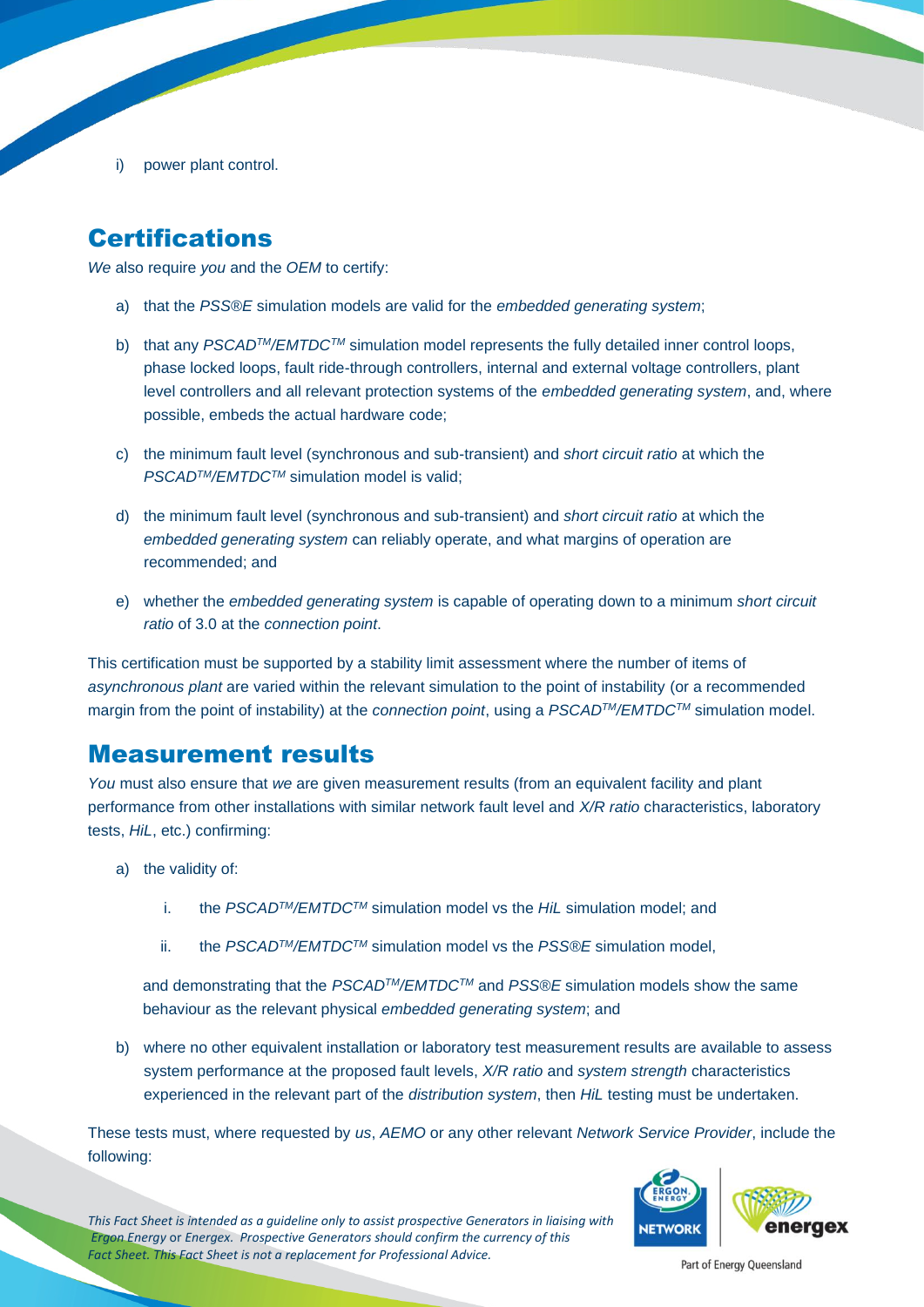- a) **(test set 1)** three phase faults close to the *connection point* simulated with a low fault impedance (approx. 5 ohms) and clearing time of 430 ms;
- b) **(test set 2)** three phase faults close to the *connection point* simulated with a high fault impedance (approx. 50 ohms) and clearing time of 430 ms;
- c) **(test set 3)** three phase faults which simulate a high fault impedance and clearing time of 2,000 ms to assess the control transition from the power plant controller to the *asynchronous plant* during fault ride-through (FRT);
- d) undertaking test sets 1-3 at 100%, 50% and 5%  $P_{\text{max}}$  respectively and  $Q_{\text{max}}$  (lagging) and  $Q_{\text{min}}$ (leading) respectively;
- e) application of 25% and 75% active power step changes to the active power reference point
- f) a check of the response by changing V<sub>ref</sub> by  $\pm 5\%$  at P<sub>max</sub>, 50% P<sub>max</sub> and 5% P<sub>max</sub> respectively;
- g) a check of the high voltage ride through (HVRT) response as per S5.2.5.4 of the *NER* for Q<sub>max</sub> (lagging) and Q<sub>min</sub> (leading) at 100% P<sub>max</sub>;
- h) injection of different rates of change of *frequency* to assess the phase lock loop sensitivity ( $\pm 4$ Hz/sec. for 0.25 s, ±1 Hz/s for the remainder of the time until the *frequency* reaches 52 Hz or 47 Hz);
- i) application of  $+/- 20^{\circ}$  (or more depending on the point of connection) grid angle change at point of connection; and
- j) testing to demonstrate the capability of the *embedded generating system* to remain *connected* in accordance with S5.2.5.6 of the *NER* (that is, during times when the harmonic *voltage* distortion, *voltage* fluctuation and *voltage* unbalance conditions reach levels specified by the compatibility levels in S5.1a.5, S5.1a.6 and S5.1a.7 of the *NER*.

## Further Information

The following reference documents may provide additional helpful information:

- [STNW1175 Standard for High Voltage Embedded Generation Connections](https://www.ergon.com.au/__data/assets/pdf_file/0007/671830/STNW1175-Standard-for-HV-EG-Connections.pdf)
- **[Connection Application Checklist](https://www.ergon.com.au/__data/assets/excel_doc/0016/821500/Customer-Application-Checklist-and-GPS-Issues-Register-EGs-Over-5MW-Under-5.3A.xlsx)**
- **[Registration \(R1 Checklist\)](https://www.ergon.com.au/__data/assets/excel_doc/0017/821501/Customer-R1-Checklist-and-Issues-Register-EGs-Over-5MW-Under-5.3A.xlsx)**

Prospective *Generators* may contact their *Project Sponsor* to obtain further specific information.

### Glossary

Any terms that are used, but not defined, in this Fact Sheet have the meaning given to them in the *NER*.

*AEMO or Australian Energy Market Operator:* The agency responsible for the day to day management of wholesale and retail energy market operations and emergency management protocols for the *NEM*, on-going



*This Fact Sheet is intended as a guideline only to assist prospective Generators in liaising with Ergon Energy* or *Energex. Prospective Generators should confirm the currency of this Fact Sheet. This Fact Sheet is not a replacement for Professional Advice.*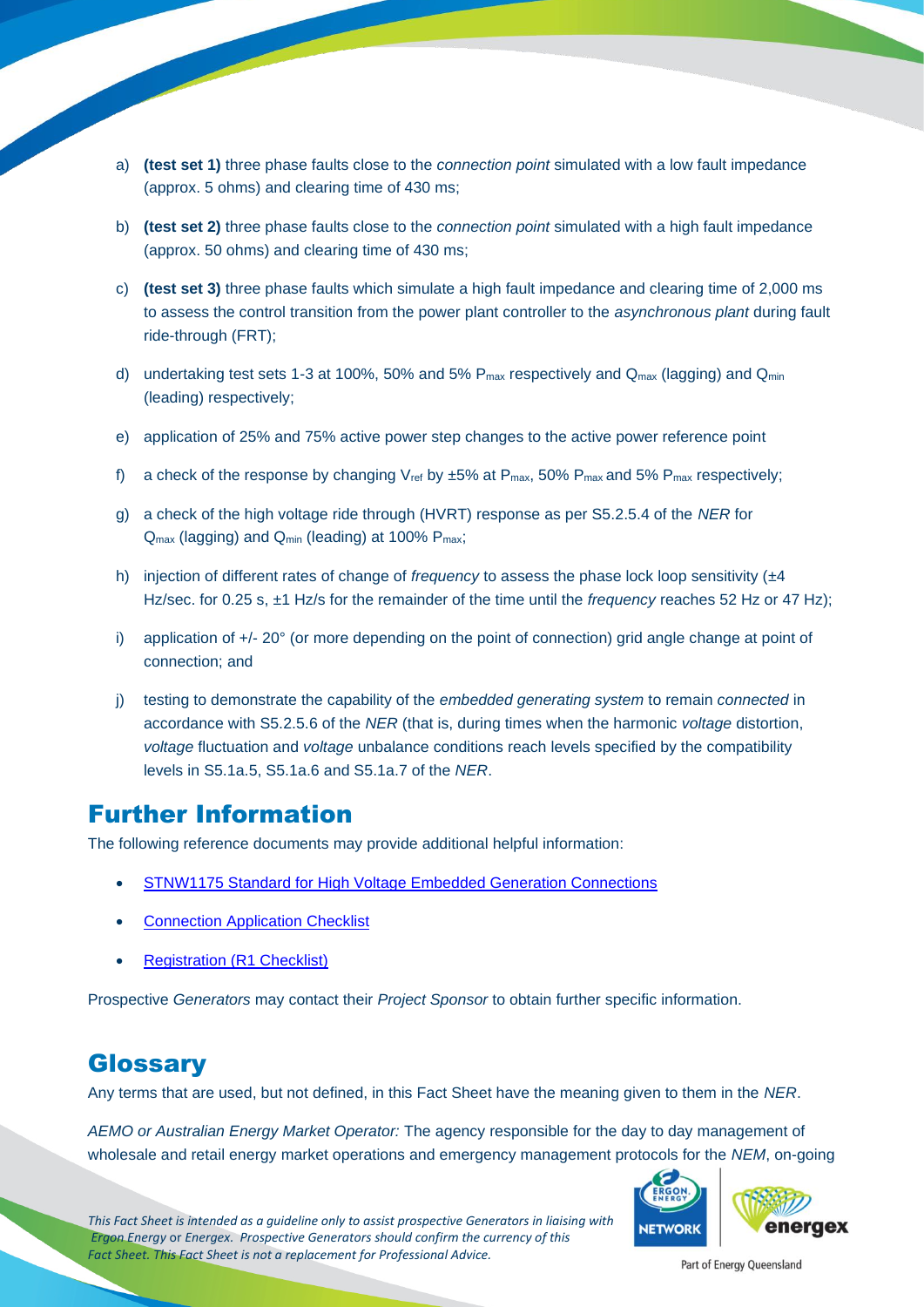*NEM* development required to incorporate new rules, infrastructure and participants, and long-term *NEM* planning through demand forecasting data and scenario analysis.

*asynchronous plant* includes asynchronous *generating units* and dynamic *reactive power* support plant that uses phase-locked loops (for example, *static VAR compensators* and *STATCOMs*);

*connection point:* The physical point at which the *embedded generating system* will be *connected* to *Ergon Energy's* or *Energex's distribution system*;

*detailed response* means the relevant "detailed response" (as that term is defined in rule 5.3A.2(a) of the *NER*);

*distribution system:* The distribution system (as that term is defined in the *NER*) owned and operated by *Ergon Energy*.

*embedded generating system:* The *generating system* to be *connected* to the *distribution system*.

*Ergon Energy:* In this Fact Sheet, refers to Ergon Energy Corporation Limited as a *Local Network Service Provider*.

*Energex:* In this Fact Sheet, refers to Energex Limited as a *Local Network Service Provider*.

*GPS Compliance Assessment and R2 Model Validation Test Plan* means *AEMO's* document entitled: "GPS Compliance Assessment and R2 Model Validation Test Plan Template for power electronic interfaced nonsynchronous generation technologies", published to facilitate the processes referred to in rules 5.8.4 and S5.2.4(d) of the *NER*;

*HiL* means hardware-in-the-loop simulation;

*inverter* means a device that uses semiconductor devices to transfer power between a direct current (DC) source or load and an alternating current (AC) source or load;

*LNSP or Local Network Service Provider:* A *Network Service Provider* within a local geographical area, which has the relevant jurisdictional authority (such as *Ergon Energy* or *Energex*).

*NEM: National Electricity Market:* The wholesale electricity market operating in relation to the interconnected electricity network in Queensland, NSW, ACT, Tasmania, Victoria and South Australia.

*NER: National Electricity Rules:* The rules under which the *National Electricity Market* operates.

*Network Service Provider:* Has the meaning given to that term in the *NER*.

*OEM* means original equipment manufacturer;

*Power System Model Guidelines:* The guidelines of that name promulgated by *AEMO*;

*Powerlink Queensland* means Queensland Electricity Transmission Corporation Limited ABN 82 078 849 233, being the relevant *Transmission Network Service Provider*;



*This Fact Sheet is intended as a guideline only to assist prospective Generators in liaising with Ergon Energy* or *Energex. Prospective Generators should confirm the currency of this Fact Sheet. This Fact Sheet is not a replacement for Professional Advice.*